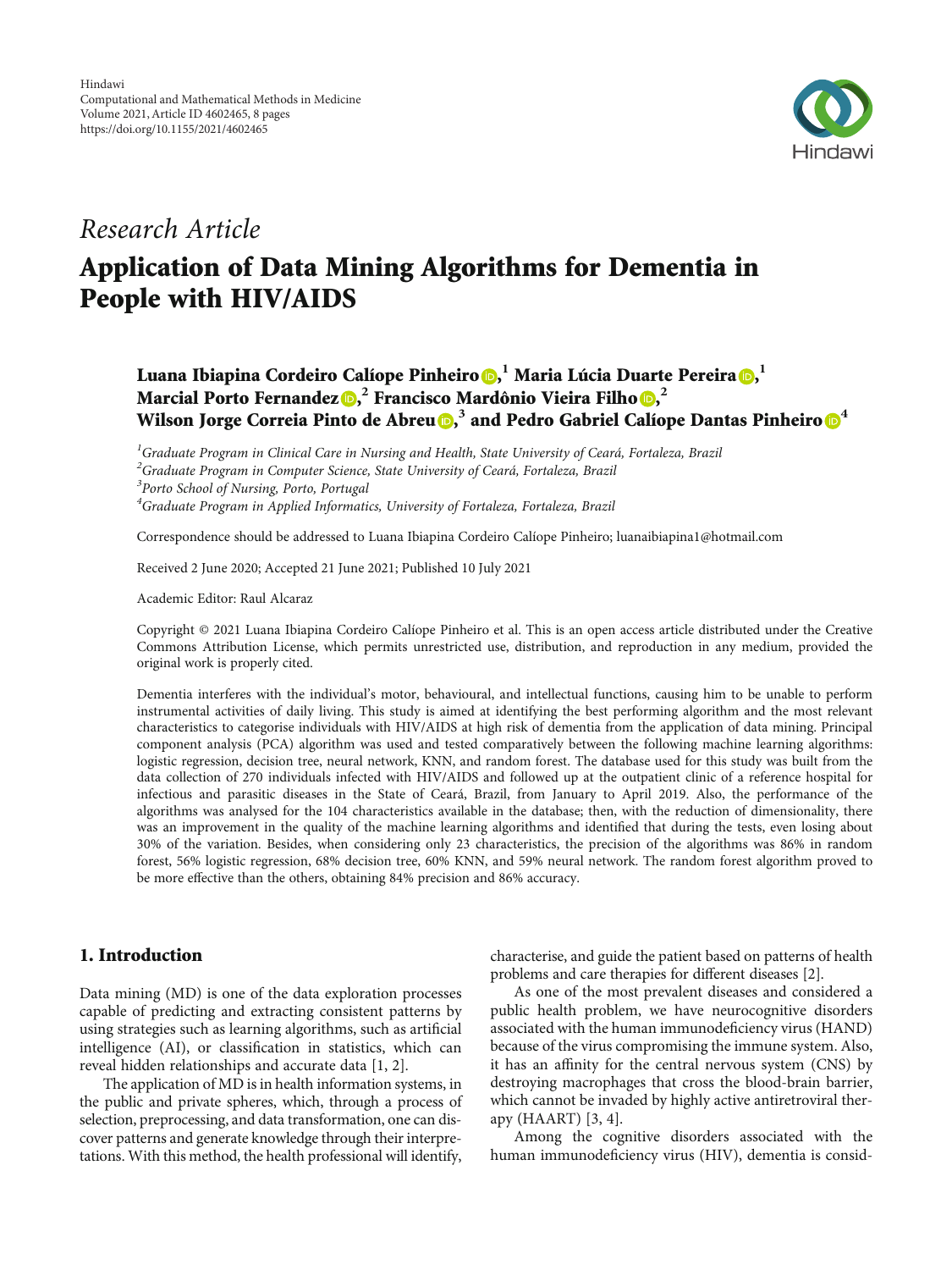ered its most serious type, as it interferes with the motor, behavioural, and intellectual functions of the infected individual, causing him the inability to perform instrumental activities of daily living, whose symptoms are manifested by irritability, emotional lability, memory loss, dysdiadochokinesia, and spastic gait [[5, 6](#page-6-0)].

The health professional, despite carrying out the clinical history, neurological, and cognitive examination, sometimes feels undecided as to the therapeutic approach to be taken in the face of a possible neurological complication, since the onset of HIV dementia is insidious and initial symptoms may be confused with other psychiatric illnesses, such as depression and anxiety [\[7\]](#page-6-0).

In this context, the use of technological strategies, such as information and communication technologies (ICT), can be considered essential tools for detecting the early diagnosis of dementia and other diseases. Computer science methodologies with ICT may be able to classify the main characteristics of the disease, in the face of the patient's social and clinical changes, in a practical way and serve as an aid for health professionals in promoting information management and quality safe care [\[8\]](#page-6-0).

Among the computational techniques, there is the use of algorithms that consists of the understanding and structure of existing data and capable of generating predictive rules, whose results, when combined, can bring benefits in reducing costs and in the effectiveness of interventions, both in treatment and in preventive actions [[9](#page-6-0)].

Thus, the following question arises: can a data mining technique identify the most relevant characteristics given the risk of dementia in people with HIV/AIDS?

Early recognition and categorisation of the characteristics that influence the risk of dementia will allow the ability to reverse the disease to choose an effective HAART and additional treatments through better social and psychological support to improve the person's life expectancy and quality life with HIV/AIDS. It will also assist the health professional by offering more precise and targeted guidance to family members in the face of behavioural and cognitive changes of the seropositive individual.

For some years, predictive models have been developed to predict outcomes of interest to the population's health, like computerised image analysis based on precision medicine. Researchers believed that the machine could interpret the analysis of complex and straightforward testing [[10\]](#page-6-0).

Besides, contributing to the agility in the interpretation of results by reducing the time of action for urgent cases and increasing the degree of confidence in the diagnoses is an advantage of the technologies applied to health, together with the presence of the health professional during the verification and validation of the results based on clinical, epidemiological correlations, and therapeutic decision [\[10\]](#page-6-0).

In this context, more flexible artificial intelligence algorithms have been used in predictive modelling of outcomes of health interest due to the high amount of data available to carry out this research. As a result, the algorithms show a better outcome prediction potential because they capture complex relationships in the data and their ability to deal with many predictors [\[11, 12](#page-6-0)].

Regarding sexually transmitted infections to affected people, prognostic information related to the risk of death and other opportunistic diseases has become increasingly important for health professionals. Also, researchers and public policymakers are a tool to assist in decision-making regarding disease tracking targeting preventive programs and offering specialised treatments [\[10\]](#page-6-0).

In this context, the study seeks to identify the algorithm with the best performance capable of revealing the most relevant characteristics in the high risk of developing dementia in people with HIV/AIDS, based on data mining.

#### 2. Methodology

In this research, the principal component analysis (PCA) algorithm was applied to assess the impact of reduced dimensionality and the quality of the solution between the following machine learning algorithms: logistic regression, decision tree, neural network, KNN, and forest random.

Machine learning algorithms have specific functions, such as logistic regression, whose statistical technique describes the behaviour between a binary dependent variable and independent metric or nonmetric variables. It investigates the effect of the variables by which individuals are exposed to the probability of a specific event occurring [\[10](#page-6-0)].

The decision tree is a nonparametric method applied for data classification and regression, in which a set of attributes is used to predict an output value. The model is formed by elements with information called nodes, which are read in a descending way, and which starts at the root node, with a higher hierarchical level until it reaches the leaf node that consists of the output, that is, the predicted result [[10](#page-6-0)–[12\]](#page-6-0).

Neural network seeks to simulate the processes of a human neural network through models composed of nonlinear elements that operate in parallel, through the environment and ends when the neural network manages to generalise solutions for a class of problem [[13](#page-6-0)].

The KNN algorithm is a learning based on instances stored. As a new sample is presented to the algorithm, a new classification is generated from a distance closest to neighbouring cases. The decision rule is built directly without estimating the densities conditioned to the classes; relative patterns can be classified in the space of characteristics that probably belong to the same class [[13](#page-6-0)–[15](#page-6-0)].

The random forest consists of a set of decision trees generated within the same object, using a classifier aggregation technique built so that its structure is composed at random. Thus, the method combines several decision trees through a vote that classifies the final class to receive the highest votes [\[2](#page-6-0)].

The database used for this study was built by collecting data from 270 HIV/AIDS-infected individuals and followed up at the outpatient clinic of a Reference Hospital for Infectious and Parasitic Diseases, in the State of Ceará, Brazil, from January to April 2019. The questionnaire used for the collection was composed of sociodemographic data, clinical health, and risk behaviours; simplified medication adherence questionnaire (SMAQ), Brazilian version to assess adherence to treatment with antiretrovirals; the International Dementia Scale to detect dementia in the HIV patient; the Barthel Index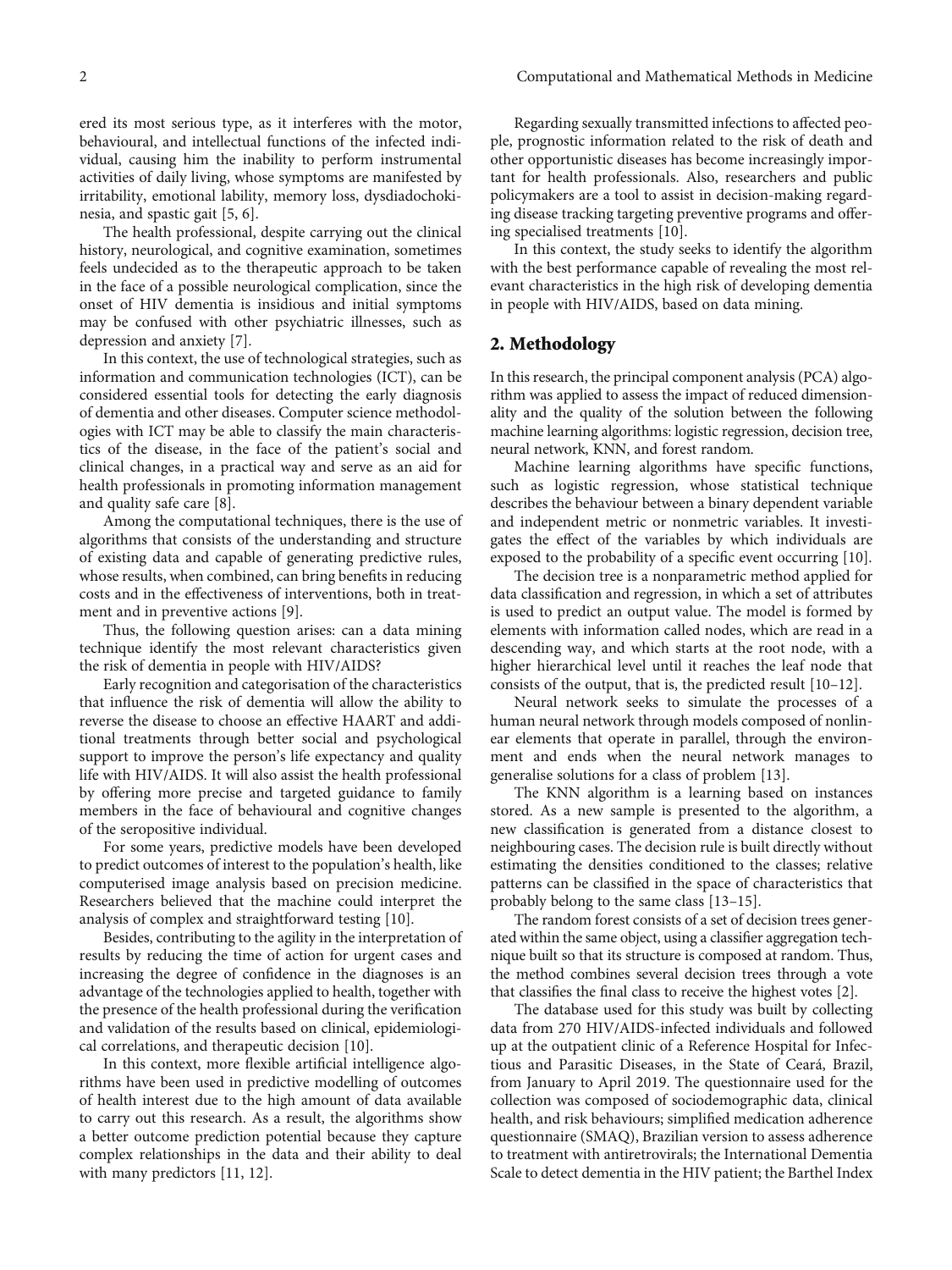| Classes                       | Variables                                                                                                                                                                                                          |  |  |  |
|-------------------------------|--------------------------------------------------------------------------------------------------------------------------------------------------------------------------------------------------------------------|--|--|--|
| Sociodemographic profile      | Age, gender, marital status, education                                                                                                                                                                             |  |  |  |
| History of infectious disease | Transmission route, virus type, years with HIV, hepatitis B, hepatitis C, comorbidities,<br>previous hospitalisation, opportunistic disease, initial viral load, current viral load,<br>initial TCD4, current TCD4 |  |  |  |
| Drug adherence                | Antiretroviral, forgets to use medication, careless use of medication, stops drug therapy                                                                                                                          |  |  |  |
| Neurological assessment       | Heads up, psychomotor speed, memory, construction                                                                                                                                                                  |  |  |  |
| Psychosomatic changes         | Anxiety, obsession-compulsion, interpersonal sensitivity, depression, summing, psychoticism,<br>phobic anxiety, hostility, paranoid ideation                                                                       |  |  |  |
| Daily activities              | Food, wear, bath, hygiene, going to the bathroom, intestinal control, bladder control,<br>climbing ladder, get up, wander                                                                                          |  |  |  |

and the Lawton and Brody Scale to assess the degree of functional capacity; and finally the Social Support Scale for people living with HIV/AIDS.

The International HIV-Associated Dementia Scale (IHDS) is a screening tool to identify the high or low risk of dementia in HIV patients who do not need a specialist and are not influenced by the individual's education. Also, the use of the scale in clinical practice has a sensitivity of approximately 80% and specificity around 57%, with a cut-off score less than or equal to 10 for HAD diagnosis. IHDS can be used to identify probable cases of HAD in situations where formal neuropsychological assessment is impossible.

Table 1 shows the classes with the most relevant independent variables used in this research:

The Python programming language is versatile and capable of providing good code performance and readability. This language is viable for working with rapid application development methods, reducing waste, and optimising code quality; development techniques "are not repeated" and do not allow ambiguities, and have fast and straightforward software [[15](#page-6-0)].

The study was carried out from the execution of all the machine learning algorithms already mentioned. It sought to analyse the performance of the algorithms from the 104 available characteristics present in the database.

Before executing the PCA, the data were standardised using the mean and standard deviation, according to the following equation:

$$
z = \frac{x - \mu}{\sigma},\tag{1}
$$

where  $\mu$  is the mean and  $\sigma$  is the standard deviation applied in the execution of machine learning algorithms.

Subsequently, the principal component analysis (PCA) algorithm was performed, whose multivariate statistical technique is widely used to reduce dimensions and extract resources. The processing of this technique can be summarised as a set of orthogonal linear transformations of the original variables so that the transforming variables maintain, as much as possible, the information contained in the actual characteristics [\[1, 16](#page-6-0)].

Table 2: Analysis of machine learning algorithms against the variation of HIV-associated dementia data.

| Total<br>features:<br>104 | Logistic<br>regression | Decision<br>tree | Neural<br>network | <b>KNN</b> | Random<br>forest |
|---------------------------|------------------------|------------------|-------------------|------------|------------------|
| No PCA                    |                        |                  |                   |            |                  |
| Accuracy                  | 0.7805                 | 0.7317           | 0.5732            | 0.6098     | 0.8293           |
| Precision                 | 0.7377                 | 0.7451           | 0.5732            | 0.6415     | 0.7797           |
| Recall                    | 0.9574                 | 0.8085           | 1.0               | 0.7234     | 0.9787           |

The PCA captured 90% of the variation in the data and selected the main characteristic of each of these components without repetition.

In the third moment, the main components were analysed, which captured 80% of the data variation and selected the main characteristic of each one without repetition.

They sorted the components in descending order by the variation of the data they represented. Thus, the first components reflected the most significant relevance and corresponded to most of the data variation.

For each of these executions, we analysed the performance of the algorithms and the respective most representative characteristics.

#### 3. Results and Discussion

Initially, the logistic regression, decision tree, neural network, KNN, and random forest algorithms were obtained for 104 components, with the following results in Table 2.

The total execution time of the algorithms took a maximum of 03 seconds, which corresponded from reading and processing the database to reading the PCA. It should be noted that each algorithm independently took up to 02 seconds to obtain the results.

Through the PCA, the number of characteristics was reduced from 104 to 47. Generally, there was a reduction in the performance of the algorithms; random forest, for example, started to reach 80.49% accuracy, and therefore, the number of characteristics was reduced from 47 to 33.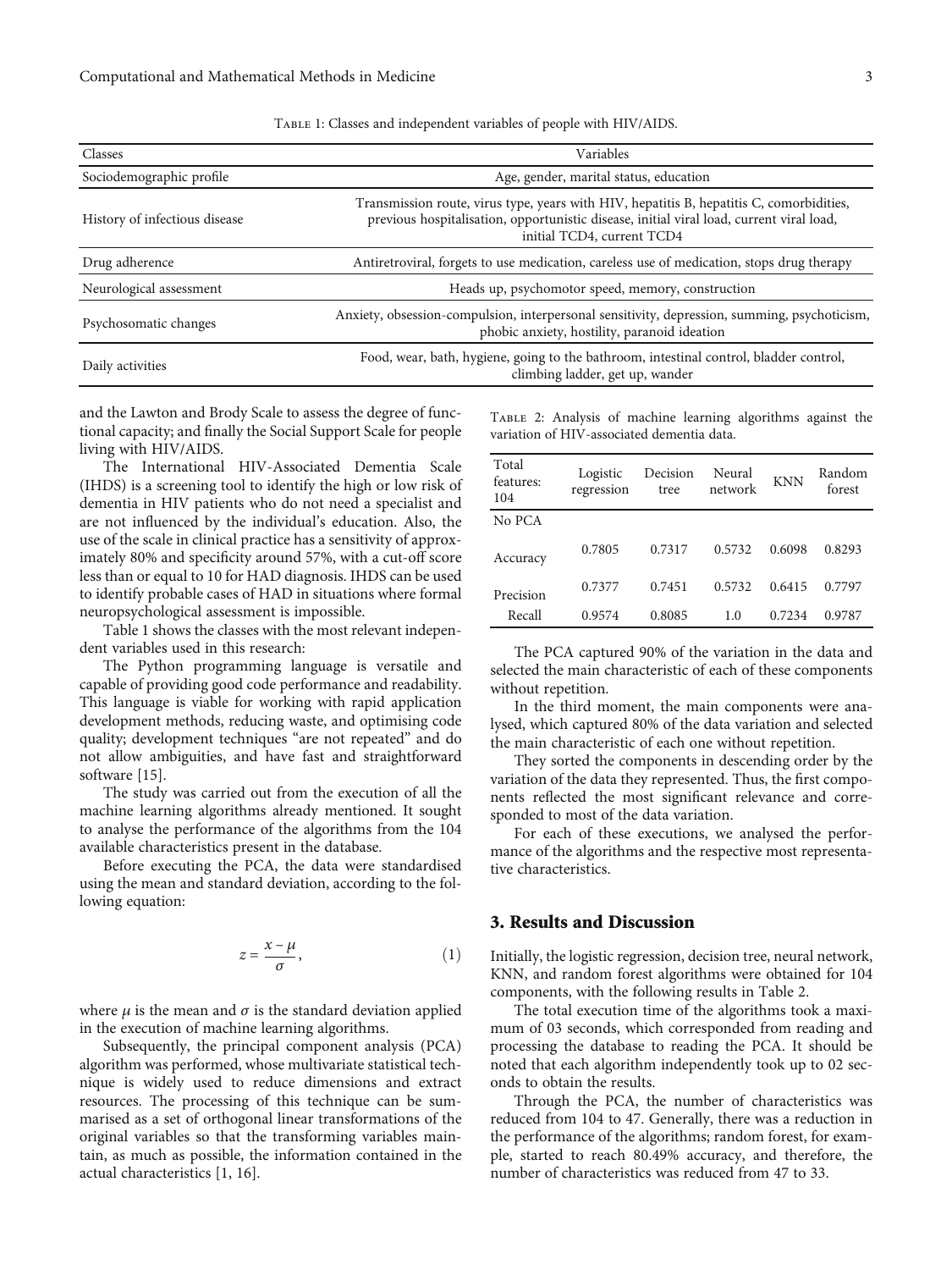|                                  |           | Logistic regression | Decision tree | Neural network | <b>KNN</b> | Random forest |
|----------------------------------|-----------|---------------------|---------------|----------------|------------|---------------|
| Total features: 104              |           |                     |               |                |            |               |
|                                  | Accuracy  | 0.7805              | 0.7317        | 0.5732         | 0.6098     | 0.8293        |
| No PCA                           | Precision | 0.7377              | 0.7451        | 0.5732         | 0.6415     | 0.7797        |
|                                  | Recall    | 0.9574              | 0.8085        | 1.0            | 0.7234     | 0.9787        |
| Total features: $47 (PCA = 90%)$ |           |                     |               |                |            |               |
|                                  | Accuracy  | 0.7439              | 0.7073        | 0.5732         | 0.5976     | 0.8049        |
| 90% of captured variation        | Precision | 0.7097              | 0.7091        | 0.5732         | 0.6296     | 0.7627        |
|                                  | Recall    | 0.9362              | 0.8298        | 1.0            | 0.7234     | 0.9574        |
| Total features: 33               |           |                     |               |                |            |               |
|                                  | Accuracy  | 0.7195              | 0.7683        | 0.5610         | 0.5976     | 0.8049        |
| 80% of captured variation        | Precision | 0.6935              | 0.7917        | 0.7619         | 0.6296     | 0.7541        |
|                                  | Recall    | 0.9149              | 0.8085        | 0.3404         | 0.7234     | 0.9787        |
| Total features: 23               |           |                     |               |                |            |               |
|                                  | Accuracy  | 0.5610              | 0.6829        | 0.5854         | 0.5976     | 0.8659        |
| 70% of captured variation        | Precision | 0.5679              | 0.6981        | 0.9333         | 0.6296     | 0.8462        |
|                                  | Recall    | 0.9787              | 0.7872        | 0.2979         | 0.7234     | 0.9362        |
| Total features: 16               |           |                     |               |                |            |               |
|                                  | Accuracy  | 0.7317              | 0.7073        | 0.6463         | 0.5366     | 0.8049        |
| 60% of captured variation        | Precision | 0.7049              | 0.7447        | 0.7500         | 0.5957     | 0.7818        |
|                                  | Recall    | 0.9149              | 0.7447        | 0.5745         | 0.5957     | 0.9149        |
| Total features: 10               |           |                     |               |                |            |               |
|                                  | Accuracy  | 0.7195              | 0.6098        | 0.5610         | 0.5122     | 0.7317        |
| 50% of captured variation        | Precision | 0.7000              | 0.6667        | 0.5696         | 0.5714     | 0.7358        |
|                                  | Recall    | 0.8936              | 0.6383        | 0.9574         | 0.5957     | 0.8298        |
| Total features: 6                |           |                     |               |                |            |               |
|                                  | Accuracy  | 0.6220              | 0.5610        | 0.5366         | 0.5000     | 0.6829        |
| 40% of captured variation        | Precision | 0.6111              | 0.6279        | 0.5570         | 0.5600     | 0.7059        |
|                                  | Recall    | 0.9362              | 0.5745        | 0.9362         | 0.5957     | 0.7660        |

Table 3: Analysis of machine learning algorithms against the variation of HIV-associated dementia data.

Moreover, the performance of the algorithms remained as in the execution already mentioned, except Logistic regression continued to lose performance.

Logistic regression continued to lose performance. The following steps were performed considering the main components that captured 70%, 60%, 50%, and 40% of data variation, respectively, when observed in Table 3.

Figure [1](#page-4-0) shows that 70% captured from 23 characteristics were analysed; the accuracy of the different algorithms showed the best performance of random forest:

From the results obtained in the executions carried out, it is possible to analyse approximately 86% in random forest, 56% logistic regression, 68% decision tree, 60% KNN, and 59% neural network.

Dimensionality reduction could improve the quality of machine learning algorithms. It delimits the less relevant components that will only cause noise in the algorithms or increase the complexity of the problem. However, ignoring elements causes some of the data variation to be lost, leading to reduced performance of the prediction algorithms.

It can be seen in Figure [2](#page-4-0) that during the tests, even losing about 30% of the data variation, that is, when considering only 23 characteristics, the random forest algorithm obtained better results regarding the precision and accuracy of 84% and 86%, respectively. In different areas of study, random forest has obtained good results and demonstrated that these algorithms had provided superior results in the prediction capacity compared to other machine learning algorithms. Moreover, it can analyse from samples considered small like this one study until analysing complex data structures [\[17, 18\]](#page-6-0).

It is also noted that when using less than 23 characteristics, the algorithm loses performance, which assumes that essential aspects may be being disregarded. Reducing the dimensionality of PCA has reduced the complexity of the data and filters out the crucial characteristics to classify whether a patient is at risk of developing dementia.

Thus, the main characteristics extracted with this technique are described below, in an increasing order of representativeness of the data: paranoid ideation; walking; adherence to antiretroviral medication; having the impression that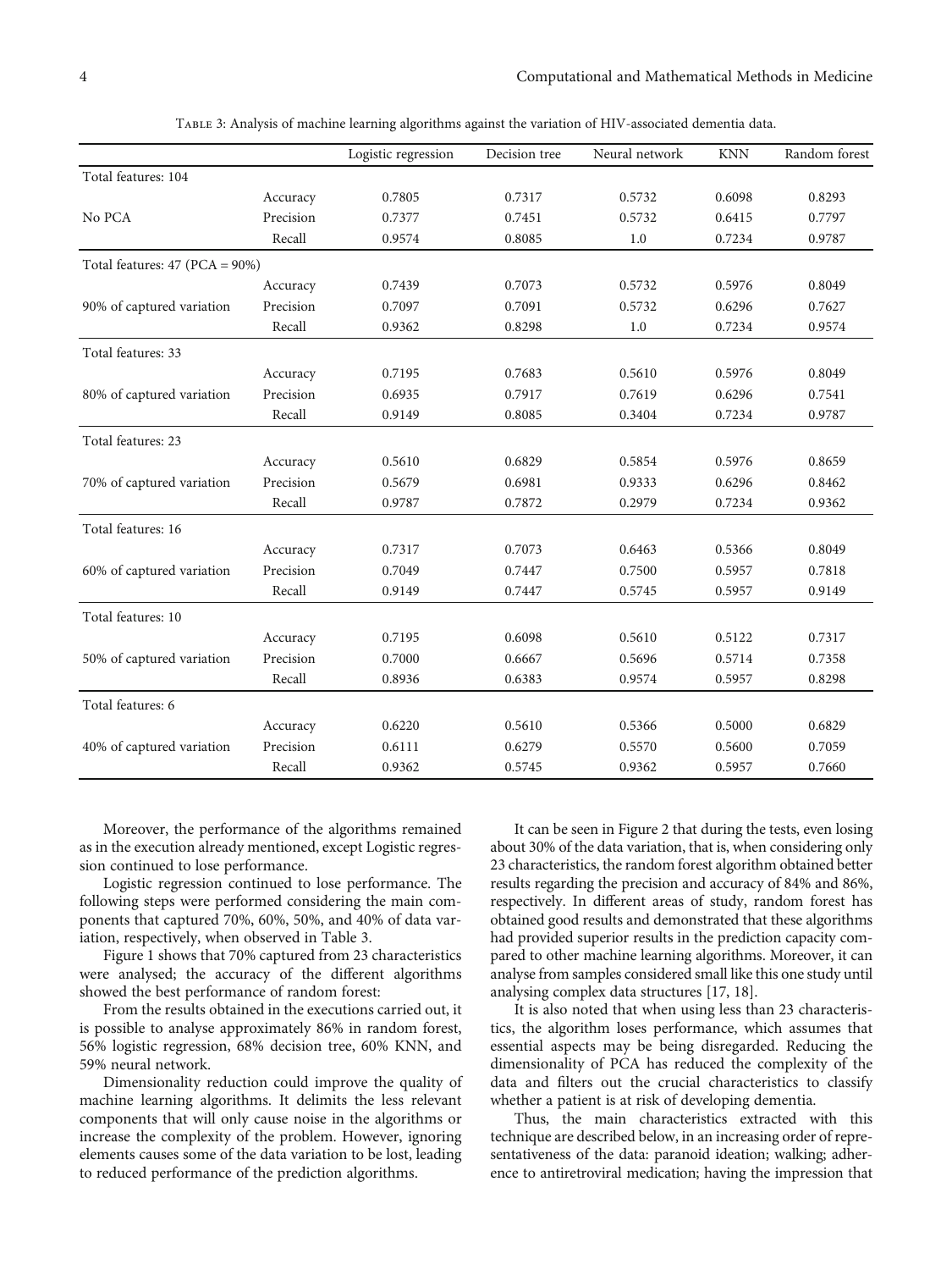<span id="page-4-0"></span>

Figure 1: Accuracy of machine learning algorithms regarding HIV-associated dementia characteristics.



Figure 2: Precision ratio, accuracy, and recall of random forest using different amounts of features.

something is wrong in your head or your spirit; having terror or panic attacks; TCD4+lymphocyte values at the first consultation; HIV infection time; type of vírus; previous hospitalisation due to HIV infection; anxiety; coinfection with the hepatitis B vírus; does not use antiretroviral medication; feeling of sadness and loneliness; interruption of drug treatment; Barthel category; age; use of antiretroviral medication; viral load at the first visit; hopeless about the future; the presence of opportunistic diseases; having the idea that other people are to blame for most of their problems; bladder control; and schooling.

Psychopathological symptoms can be assessed by the Brief Symptom Inventory indicator, whose nine dimensions are elements of psychopathology, such as somatisation that reveals complaints from cardiovascular to gastrointestinal; obsession-compulsion, obsession-compulsion is a symptom of the individual's impulsive behaviour. Interpersonal sensitivity, which turns to the feeling of inferiority and shyness; depression; anxiety, which can be assessed through nervous manifestations and apprehension; hostility; phobic anxiety; paranoid ideation, whose behaviour is considered harmful and disturbing; and psychoticism, in which the individual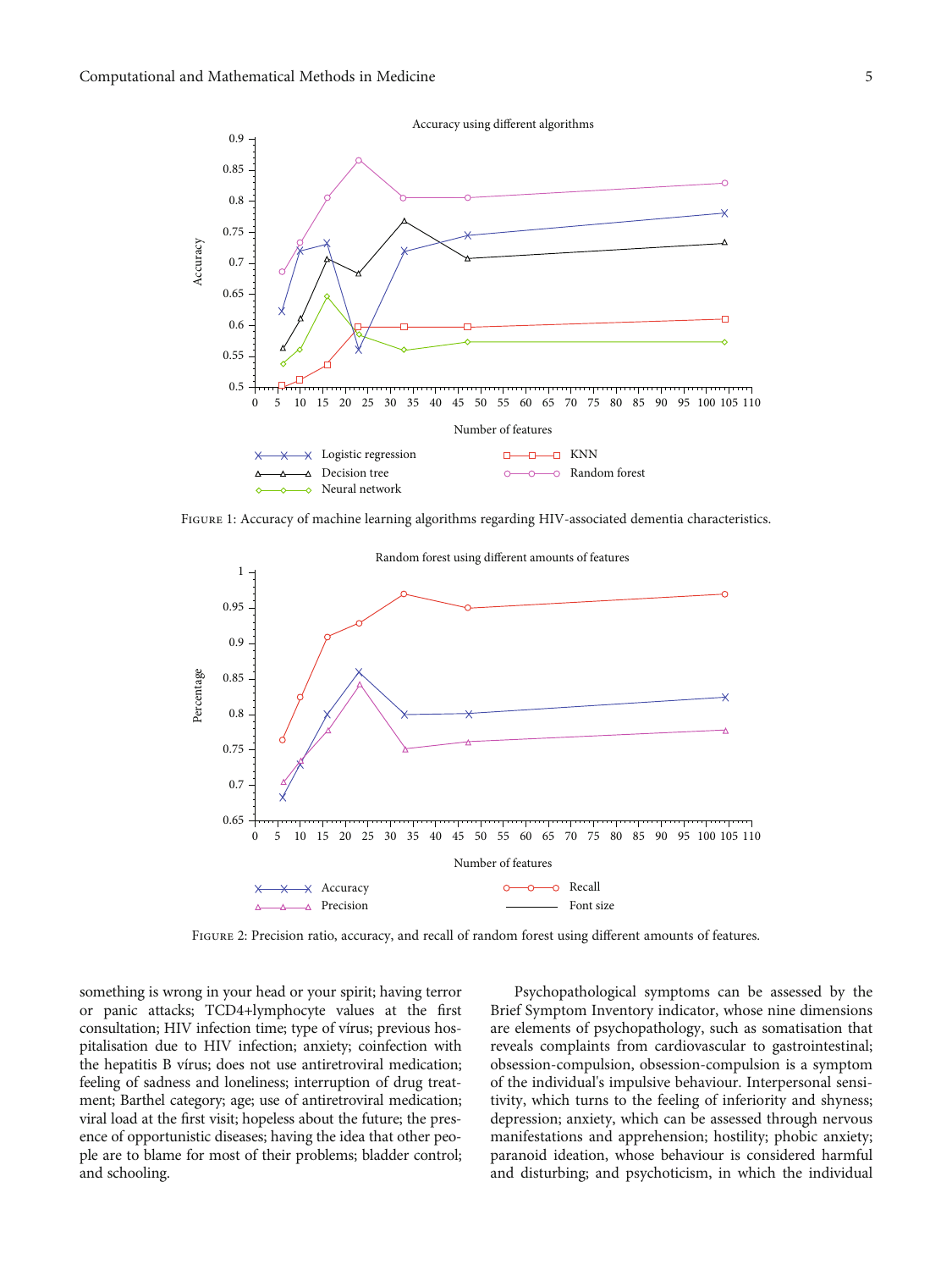Table 4: Demographic characteristics of people with HIV.

| Female                      | 91  |
|-----------------------------|-----|
| Male                        | 179 |
| 50 to 55                    | 133 |
| 56 to 60                    | 75  |
| 61 to 70                    | 52  |
| >70                         | 10  |
| Not married                 | 114 |
| Married                     | 71  |
| Widowed                     | 43  |
| Divorced                    | 42  |
| Incomplete fundamental      | 89  |
| Completed elementary school | 46  |
| High school                 | 61  |
| Higher                      | 29  |
| Illiterate                  | 45  |
|                             |     |

isolates himself and has schizophrenic behaviours, through hallucinations [\[19, 20](#page-6-0)].

Phobic conditions such as terror or panic attacks may require the individual to overestimate the danger offered by the object or event in question since the discovery of HIV infection, as well as the infection's relationship with certain mental illnesses, given the neuroinflammatory factors and the stress that contribute to this situation [\[19](#page-6-0)–[21\]](#page-6-0).

Depression is one of the most common comorbidities in HIV-positive patients, causing worsening of medication adherence and increased mortality. Clinical findings demonstrate a relationship between depression and increased levels of inflammatory cytokines (TNF-alpha, IL-1beta, and IL-6) in both systemic and CSF terms [\[19](#page-6-0)–[21](#page-6-0)].

Among the feelings of sadness and loneliness related to a depressive condition, it can be associated with factors other than disease progression. The depressive feeling persists when the subject reveals a lack of hope for the future, thereby affecting adherence to antiretrovirals [\[21\]](#page-6-0).

The low antiretroviral adhesion directly implies the cognitive damages caused by the high viral load and the degree of immunosuppression of the infected individual, whose determinant most susceptible to HAND corresponds to the nadir values of  $LTCD4 + <350$  cells/mm<sup>3</sup> or  $LTCD4 +$ current <  $350$  cells/mm<sup>3</sup> [[22](#page-6-0), [23\]](#page-6-0).

Also, it is emphasised about opportunistic neurological diseases of HIV, such as neurotoxoplasmosis, tuberculous meningitis, and neurocryptococcosis, which are essential comorbidities for psychiatric damage. Neurotoxoplasmosis is the most frequent opportunistic infection in the CNS in HIV-positive individuals, causing a lesion with a more common mass effect, especially when the patient has  $CD4 + <200$ cells/mm<sup>3</sup> [\[22](#page-6-0)–[26](#page-6-0)]. Table 4 presents the demographic characteristics of people with HIV according to the research covered.

The predominant sociodemographic characteristics in this research were people with HIV (male) (66.29%), aged between 50 and 55 years old (49.25%), single (53.33%), and with a low level of education (33%).

Regarding age, scientific evidence reveals that the proportion of older adults living with HIV in the Netherlands in 2030 will reach 73%. In the United States of America (USA) and Brazil, it currently exceeds 50%. Among the statistics, half of HIV infections in older women are acquired at approximately 56 years. Thus, age can be considered significant when associated with HIV, given the high probability of late diagnosis and short-term mortality [[27](#page-7-0)].

In terms of schooling, theoretical studies investigate the relationship between the level of knowledge and its influence on health behaviour in the awareness of self-perceived risk, continued condom use during sexual intercourse, and adherence to antiretroviral drug therapy [[28](#page-7-0)].

Thus, people with a low level of education need social support and continuous monitoring by health professionals regarding the assessment of precession, which is permanently monitored in the evaluation of the information they understand and its impact on the quality of life in the dimensions: social, cultural, psychic, and clinical [[28](#page-7-0)].

In this way, the practical and early diagnosis of these neuropsychological conditions and the correct therapeutic intervention can delay or even reverse dementia associated with HIV and benefit the individual.

#### 4. Conclusion and Future Works

Because of the database used, it was possible to classify and analyse the main characteristics of dementia in people with HIV/AIDS using techniques such as PCA and MD. Through computational tests between the MD algorithms, the random forest algorithm proved to be more effective concerning the others, obtaining higher precision and accuracy.

In addition to dementia, this research could be insightful about other mental disorders in the face of initial symptoms of depression, panic attacks, and feelings of persecution. Thus, it may be able to sensitise health professionals to a more accurate assessment of factors related to the individual's personality, which may be associated with medication adherence and, consequently, with the value of viral load and TCD4 lymphocytes.

Thus, identifying the main characteristics of prediction of dementia due to HIV can assist the health professional for referral and appropriate treatment to these infected people through interpersonal, cognitive-behavioural, and supportive psychotherapy. In addition, orientation contributing to the family about adherence to antiretroviral therapy monitoring, social life, and instrumental activities by the HIV-positive individual.

Since the results of this application are in a local population, it is suggested that these algorithms be applied to more massive databases to confirm and improve their performance. Although the sample is small, its data is independent and distributed equally about those observed in the future and follow the same distribution of the population from which the sample was taken.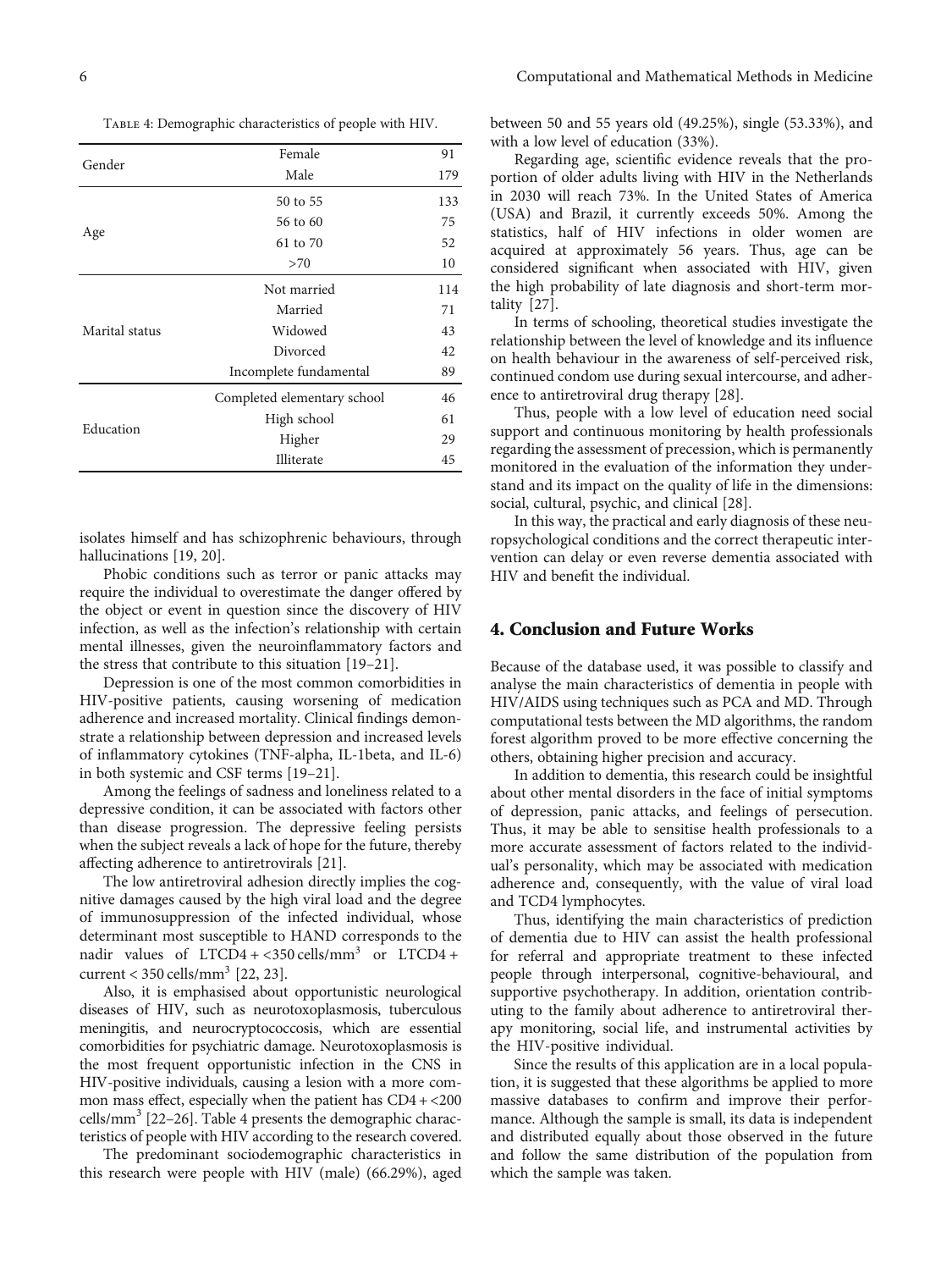#### <span id="page-6-0"></span>Data Availability

The data [database] used to support the conclusions of this study are available from the corresponding author upon request.

#### Conflicts of Interest

The authors declare no conflict of interest.

#### Acknowledgments

The authors are thankful to the Foundation of Support to the Scientific and Technological Development of the State of Ceara (FUNCAP) for the support received on this project. The sixth author thanks the Coordination for the Improvement of Higher Education Personnel (CAPES). Prof. Marcial Porto Fernandez is funded by the DT, CNPq, Brazil (grant number 313231/2019-2).

#### References

- [1] G. Blazhenets, Y. Ma, A. Sörensen et al., "Principal components analysis of brain metabolism predicts development of Alzheimer dementia," Journal of Nuclear Medicine, vol. 60, no. 6, pp. 837–843, 2019.
- [2] S. Tabib and D. Larocque, "Non-parametric individual treatment effect estimation for survival data with random forests," Bioinformatics, vol. 36, no. 2, pp. 629–636, 2020.
- [3] P. S. Graciela, "Trastornos neurocognitivos en pacientes con VIH datos preliminares de uma cohorte prospectiva uruguaya," Revista Medica Del Uruguay, vol. 35, no. 3, pp. 171–180, 2019.
- [4] M. Airoldi, A. Bandera, D. Trabattoni et al., "Neurocognitive impairment in HIV-infected naïve patients with advanced disease: the role of virus and intrathecal immune activation," Clinical & Developmental Immunology, vol. 2012, article 467154, pp. 1–5, 2012.
- [5] R. E. A. Perdigão, P. d. F. Bonolo, M. R. Silveira, D. I. d. Silva, and M. d. G. B. Ceccato, "Oportunidade de vinculação de pessoas vivendo com HIV em um serviço especializado de saúde, Belo Horizonte (MG)," Revista Brasileira de Epidemiologia, vol. 23, article e200020, 2020.
- [6] D. Saylor, A. M. Dickens, N. Sacktor et al., "HIV-associated neurocognitive disorder – pathogenesis and prospects for treatment," Nature Reviews Neurology, vol. 12, no. 4, pp. 234–248, 2016.
- [7] D. M. V. Deus and C. C. Possas, "Atualizações sobre demência cortical em indivíduos infectados pelo HIV," Humanae, vol. 12, no. 1, pp. 1–11, 2018.
- [8] F. R. V. Silveira and L. Y. M. R. Moreira, "Use of machine learning algorithms in the prediction of Aedes aegypti transmitted arboviruses," Conexoes - Ciencia e Tecnologia, vol. 14, no. 1, pp. 64–71, 2020.
- [9] I. Tamanini, P. R. Pinheiro, and C. N. dos Santos, "A hybrid approach of verbal decision analysis and machine learning," Lecture Notes in Computer Science, vol. 7413, no. 1, pp. 126– 131, 2012.
- [10] K. M. Santos, J. R. Ferreira Júnior, D. T. Wada, A. P. M. Tenório, M. H. N. Barbosa, and P. M. d. A. Marques, "Artificial intelligence, machine learning, computer-aided diagnosis, and
- [11] Z. Obermeyer and E. J. Emanuel, "Predicting the future: big data, machine learning, and clinical medicine," The New England Journal of Medicine, vol. 375, no. 13, pp. 1216–1219, 2016.
- [12] C. M. Maia, J. C. M. Gomes, and L. D. Chagas, "Estudo sobre o uso de árvores de decisão na área da saúde," Anais do Encontro de Computação do Oeste Potiguar ECOP/UFERSA, vol. 1, pp. 23–30, 2017.
- [13] M. Jamei, A. Nisnevich, E. Wetchler, S. Sudat, and E. Liu, "Predicting all-cause risk of 30-day hospital readmission using artificial neural networks," PLoS One, vol. 12, no. 7, article e0181173, 2017.
- [14] A. R. Olivera, V. Roesler, C. Iochpe et al., "Comparison of machine-learning algorithms to build a predictive model for detecting undiagnosed diabetes - ELSA-Brasil: accuracy study," Sao Paulo Medical Journal, vol. 135, no. 3, pp. 234– 246, 2017.
- [15] I. R. S. Silva and R. O. Silva, "Python programming language," Revista Tecnologias em Projeção, vol. 10, no. 1, p. 62, 2019.
- [16] M. M. Faria, Detecção de intrusões em redes de computadores com base nos algoritmos KNN, K-Means++ e J48, Dissertação (Programa de Mestrado em Ciência da Computação)— Faculdade Campo Limpo Paulista–FACCAMP, São Paulo, 2016.
- [17] A. Géron, Hands-On Machine Learning with Scikit-Learn and Tensor Flow: Concepts, Tools, and Techniques to Build Intelligent Systems, O'Reilly Media, Inc., 2017.
- [18] S. Raschka and V. Mirjalili, Python Machine Learning, Packt Publishing Ltd, 2017.
- [19] L. Derogatis, The Brief Symptom Inventory (BSI): Administration and Procedures–Manual, Baltimore, Clinical Psychometric Research, 1982.
- [20] J. P. Sanabria-Mazo, P. A. Hoyos-Hernández, and F. Bravo, "Psychosocial factors associated with HIV testing in Colombian university students," Acta Colombiana de Psicología, vol. 23, no. 1, pp. 158–168, 2020.
- [21] B. A. Ayele, W. Amongne, and L. Gemechu, "HIV-associated neurocognitive disorder and HIV-associated myelopathy in a patient with a preserved CD4, but high viral load-a rarely reported phenomenon: a case report and literature review," BMC Infectious Diseases, vol. 20, no. 1, p. 574, 2020.
- [22] R. K. Heaton, D. R. Franklin, R. Deutsch et al., "Neurocognitive change in the era of HIV combination antiretroviral therapy: the longitudinal charter study," Clinical Infectious Diseases, vol. 60, no. 3, pp. 473–480, 2015.
- [23] A. R. S. Serrano-Villar, F. Gutierrez, and E. S. C. Mirall, "HIV as a chronic disease: evaluating and managing non-AIDS defining," Management of HIV-Associated Disease in HIV, vol. 3, no. 2, pp. 1–15, 2016.
- [24] N. Sacktor, "Changing clinical phenotypes of HIV-associated neurocognitive disorders," Journal of Neurovirology, vol. 24, no. 2, pp. 141–145, 2018.
- [25] L. A. Camargo, C. G. Capitão, and E. M. V. Filipe, "Saúde mental, suporte familiar e adesão ao tratamento: associações no contexto HIV/AIDS," Psico-USF, vol. 19, no. 2, pp. 221–232, 2014.
- [26] Y. Ouyang, L. Liu, Y. Zhang et al., "Discordant patterns of tissue-specific genetic characteristics in the HIV-1 env gene from HIV-associated neurocognitive disorder (HAND) and non-HAND patients," Journal of Neurovirology, vol. 20, no. 4, pp. 332–340, 2014.